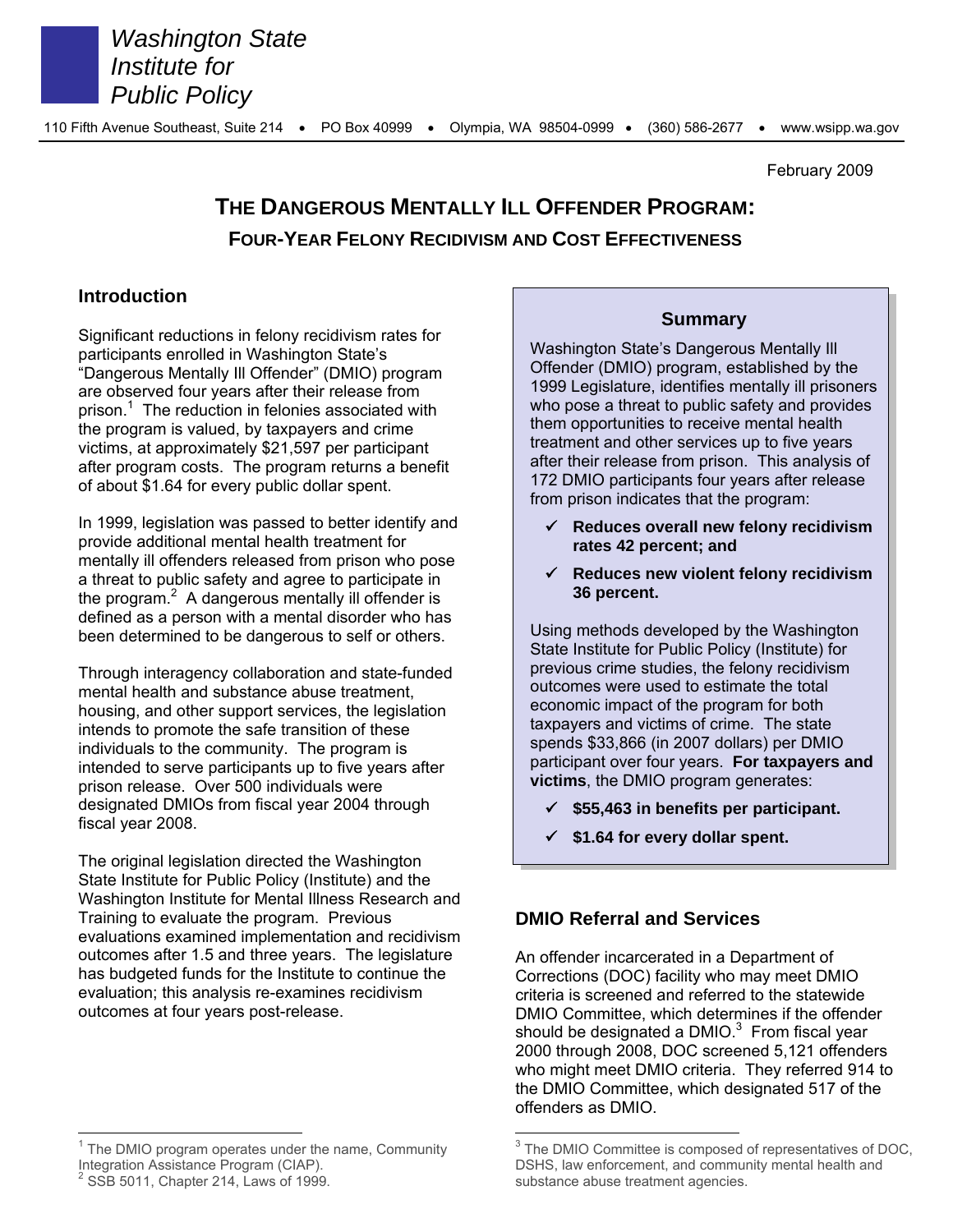DMIO designation occurs six months prior to release from prison. An offender designated as a DMIO is immediately assigned a treatment provider by the Department of Social and Health Services (DSHS), receives pre-engagement services three to four months prior to release, and also receives special treatment and transition planning just prior to leaving prison.

After release, and for up to five years, a variety of services are available to the DMIO based on assessed needs. Services may include mental health and substance abuse treatment, housing and medical assistance, training, and other support services. Unless required as a term of probation, DMIO designees are not required to use these services.

### **Earlier Findings**

Previous Institute reports demonstrated that the DMIO program significantly reduced felony recidivism up to three years following release from prison.<sup>4</sup> The program also appeared to be accomplishing its other principal objectives, such as improving social services delivery and participants' living situations.

A 2008 analysis based on a three-year follow-up indicated that the reductions in DMIO recidivism generated \$6,566 more in financial benefits to taxpayers and crime victims than program costs. This report re-estimates the total economic benefits to taxpayers and crime victims based on four-year recidivism rates.

### **Key Methodological Issue: A Similar Comparison Group**

This analysis includes 172 DMIO designees who were released from the beginning of the program through December 31, 2003.<sup>5</sup>

To evaluate the program, it is necessary to compare DMIO participants to a group of offenders with similar characteristics (comparison group) who were released without the interagency coordination and supplemental funding for services created for the DMIO program. Due to ethical and political concerns about denial of service and public safety, the law establishing this program did not allow for a random assignment research design. Instead, we used a quasi-experimental approach that compares outcomes between closely matched pairs of individuals in the DMIO and comparison groups.

Individuals with characteristics that closely resemble DMIO program participants were selected from a pool of 1,356 offenders released from prison between January 1, 1996, and December 31, 2000, and who met specific mental health criteria. These individuals were matched with DMIO program participants based on similarities among eight variables that predict the likelihood of recidivism *and* the propensity for being a DMIO program participant.<sup>6</sup>

Exhibit 1 shows the eight variables used to pair DMIO participants with their counterparts in the comparison group. There are no statistically significant differences in seven of the eight characteristics that predict felony recidivism or participation in DMIO. The only statistically significant difference is the younger age at release of individuals in the comparison group.<sup>4</sup>

#### *Exhibit 1*  **Pre-Release Characteristics of DMIO Participants and Matched Comparison Group (Average/Percent)**

|                                | <b>DMIO</b><br><b>Group</b><br>(n=172) | <b>Comparison</b><br><b>Group</b><br>(n=172) |
|--------------------------------|----------------------------------------|----------------------------------------------|
| Past felonies                  | 3.7                                    | 3.3                                          |
| Residential mental health days | 429                                    | 392                                          |
| Past drug offenses             | .67                                    | .56                                          |
| Non-white                      | 30%                                    | 26%                                          |
| Past violent offense index     | 72%                                    | 72%                                          |
| Age at release*                | 37                                     | 35                                           |
| Annual infraction rate         | 4.0                                    | 3.4                                          |
| Female                         | 13%                                    | 11%                                          |

\* Statistically significant at p<.05.

 4 D. Lovell, G. Gagliardi, & P. Phipps. (2005). *Washington's Dangerous Mentally Ill Offender Law: Was community safety increased?* Olympia: Washington State Institute for Public Policy, Document No. 05-03-1901; J. Mayfield. (2007). *The Dangerous Mentally Ill Offender Program: Cost effectiveness 2.5 years after participants' prison release*. Olympia: Washington State Institute for Public Policy, Document No. 07-01-1902; D. Lovell & J. Mayfield. (2007*). Washington's Dangerous Mentally Ill Offender Law: Program costs and developments.* Olympia: Washington State Institute for Public Policy, Document No. 07- 03-1901; and J. Mayfield & D. Lovell. (2008). *The Dangerous Mentally Ill Offender Program: Three-year felony recidivism and cost effectiveness.* Olympia: Washington State Institute for Public Policy, Document No. 08-02-1901.

<sup>&</sup>lt;sup>5</sup> This study relied on databases maintained by the Administrative Office of the Courts; Department of Corrections; Department of Social and Health Services Mental Health Division, Division of Alcohol and Substance Abuse, and Research and Data Analysis Division; and Department of Health.

<sup>&</sup>lt;sup>6</sup> The method used to select members of the matched

comparison group is described in Mayfield & Lovell, 2008, op.cit. 7 Additional multivariate analyses are used to control for the differences in age and other variables.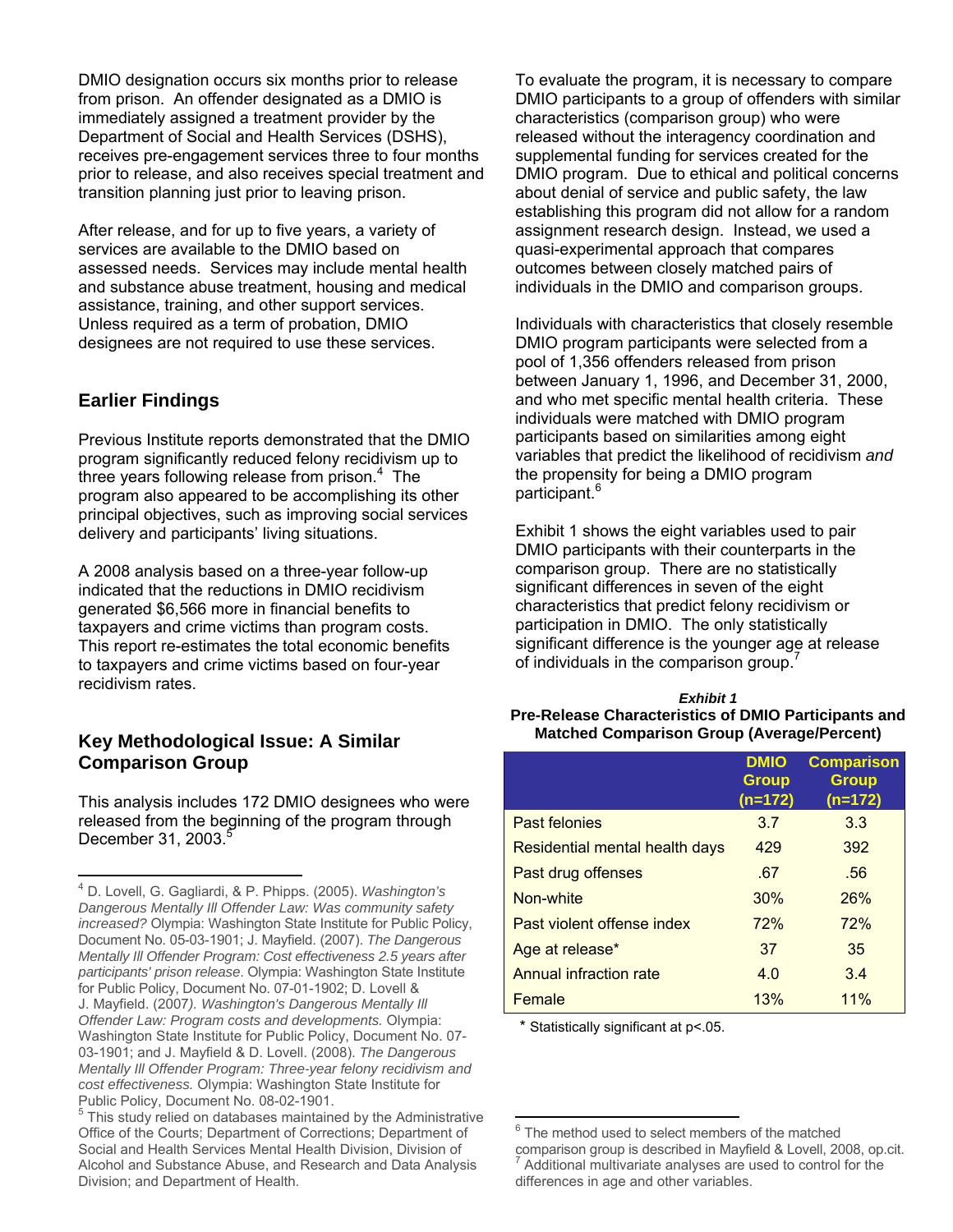Because individuals in the DMIO and comparison groups are so similar, differences in actual recidivism are assumed to be attributable to participation in the DMIO program. There are, however, two key limitations to this research design:

- Some individuals in the comparison group were released from prison more than four years before DMIO participants were released. During the intervening period, changes in factors, such as interagency coordination and community supervision, could account for some effects attributed to the DMIO program.
- The statistically matched control group minimizes observable differences between the study groups. Unobserved differences, however, such as motivation, may still bias the estimate of program effects. Consequently, for the benefitcost analysis, we discount the estimated effect size, creating a more cautious estimate of the economic outcomes.

### **Criminal Recidivism After Four Years**

**Significant Reductions in Overall Felony and Violent Felony Recidivism.** We define recidivism, in all Institute reports, as a reconviction in a Washington court for any offense during the followup period.<sup>8</sup> We examined two categories of recidivism: any felony and violent-only felony.<sup>9</sup> The analysis reveals statistically significant differences in overall felony and violent-only felony recidivism.<sup>10</sup>

Compared to other mentally ill offenders with similar potential to reoffend (Exhibit 2), individuals participating in the DMIO program were significantly less likely to commit any new felony (28 versus 48 percent). DMIO program participants were about 42 percent less likely to be reconvicted of a new felony than similar offenders in the comparison group.

#### *Exhibit 2*  **Felony Recidivism Rates DMIO Participants versus Comparison Group (Four-Year Follow-up)**



\* McNemar test,  $\chi$ 2=11.458, p=.0004. \*\* $\chi$ 2=5.114, p=.0237.

Similarly, individuals participating in the DMIO program were also significantly less likely to commit a new violent felony (16 versus 25 percent). DMIO program participants were about 36 percent less likely to be reconvicted of a new violent felony than similar offenders in the comparison group.

### **Program Costs and Recidivism Savings**

**Benefit-Cost Analysis.** The Institute has developed methods of economic analysis to assess program benefits in terms of reduced costs to taxpayers for law enforcement, adjudication, and corrections, and for the victims of crime. To calculate benefits, the reductions in recidivism attributable to the DMIO program were applied to the lifetime distribution of criminal offenses expected from those released from prison. Per-person program costs were estimated based on a review of provider billing records.

**Program Costs.** The state compensates Regional Support Networks (RSNs) and other providers that contract with the DSHS to provide additional support services for DMIO program participants. The program funds *up to* \$10,000 per DMIO participant per year, for a maximum of five years. The specific funding formula established by DSHS-Mental Health Division is as follows:

- Providers of special services during the three months just before and just after prison release are reimbursed \$6,000 to engage the participant.
- After the first three months, providers are reimbursed \$700 per month for special DMIO services for Medicaid-eligible participants and \$900 per month for non-Medicaid-eligible participants.

 8 R. Barnoski. (1997). *Standards for improving research effectiveness in adult and juvenile justice.* Olympia: Washington State Institute for Public Policy, Document No. 97-12-1201.

Violent felonies are crimes with Criminal Justice System Law Category codes of 100 and above. Misdemeanor offenses are not reported because the comparison group was selected based on felony history, not misdemeanor history. The groups are not comparable for that analysis.

The analysis is based on pairwise comparison of recidivism outcomes for 172 pairs of DMIO participants and matched members of the comparison group. Additional logistic regression analysis controlling for prerelease characteristics support this finding (felony recidivism: DMIO treatment coefficient=-1.25, p=.0001, ROC=.810; violent felony recidivism: DMIO treatment coefficient=-0.61, p=.0403, ROC=.761). These regression-based results are used in the final estimate of benefits and costs.